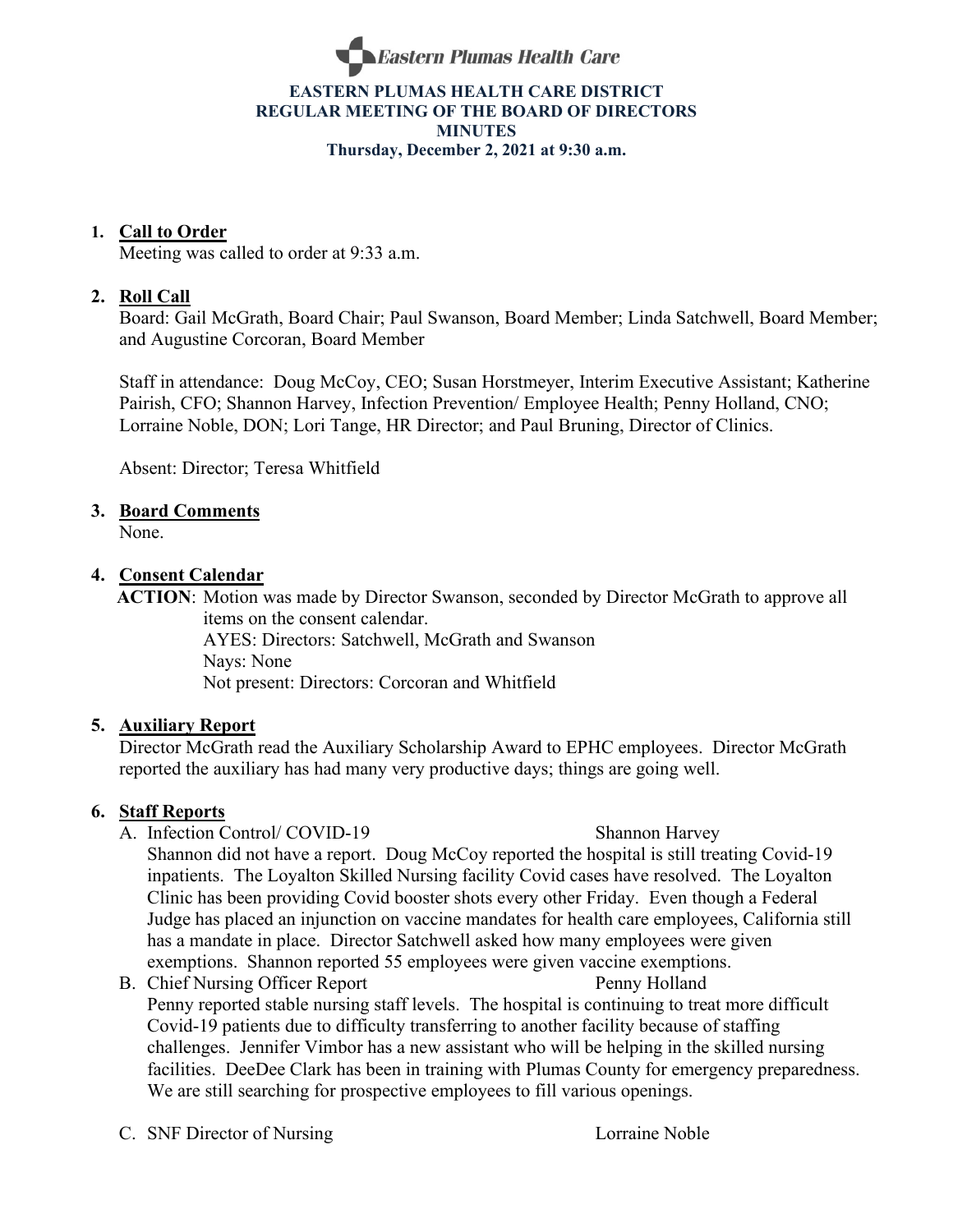Lorraine reported 90% of the skilled nursing residents have received a Covid-19 booster vaccine. Of all the residents, 35% have tested positive for Covid-19. Two residents have passed and a well-loved employee, Patty Stanton, also recently passed due to Covid-19. The Star rating for skilled nursing is now a "3". The State has not arrived yet for a survey but there has been activity due to self-reported cases, no deficiencies at this time. Environmental Services has been very short staffed. The current skilled nursing census is 48, we need to increase staff prior to admitting any new residents.

D. HR Director Lori Tange

Lori reported a focus on employee appreciation through re-starting the Ignite the Patient Experience program, which will begin again next month. An email sent a year ago to all employees titled "Find Your Spark" was read and remains applicable. We are looking forward to activities for employees and expanding our benefits to include eight paid holidays.

- E. Chief Financial Officer Report Katherine Pairish See attached October financial reports.
- F. Director of Clinics Paul Bruning

Paul reported the Loyalton Clinic has been averaging 40 patients per day for "walk in" Covid-19 swab services. Two new clinical support staff have been hired and a possible part time dentist is in the process. We are looking to add more Telemedicine providers in the areas of Neurology, Child Psychology and Endocrinology. There will be an all clinic meeting on December 11<sup>th</sup> regarding operations and team work.

# **7. Chief Executive Officer Report** Doug McCoy

# **Operational Plan Overview**:

EPHC continues to operate above projected revenue and net income YTD in spite of unexpected increases associated with COVID costs. Through October revenues exceeded budget by 1.3 million with overall net income exceeding budget by \$976,201. Inpatient, outpatient, and clinic revenues are all exceeding budgeted expectations. Hospital average census remains at the highest levels we have seen during the fiscal year as challenges continue with high community case rates and difficulties in coordinating transfers to other area hospitals. Additional COVID funding of 1.9 million was received in November specifically targeted for recruitment and retention of staff. Due to the ongoing pandemic and State/Federal vaccine mandates, California hospital systems continue to struggle with staffing challenges for both clinical and non-clinical positions. The California Hospital Association has designated the staffing issue as their main priority for 2022, and the recent rural funding project will assist in providing support for EPHC staffing initiatives.

To assist with staff recruitment, retention, and recognition EPHC is requesting Board of Director approval for the following programs:

# Holiday Pay Policy –

The current EPHC benefit program does not include holiday pay in addition to the PTO benefit offered to all current and future employees. The lack of a holiday benefit results in the required use of PTO by employees for days when many campus services are closed in recognition for various holidays such as Thanksgiving, Christmas, etc. EPHC requests approval to establish a holiday pay program as part of the benefit package offered to all employees. This policy would add 8 recognized paid holidays while allowing employees to maintain their current PTO hours for future use. Given the ongoing self-care needs of our employees due to the pandemic and the challenging labor market, this program will be a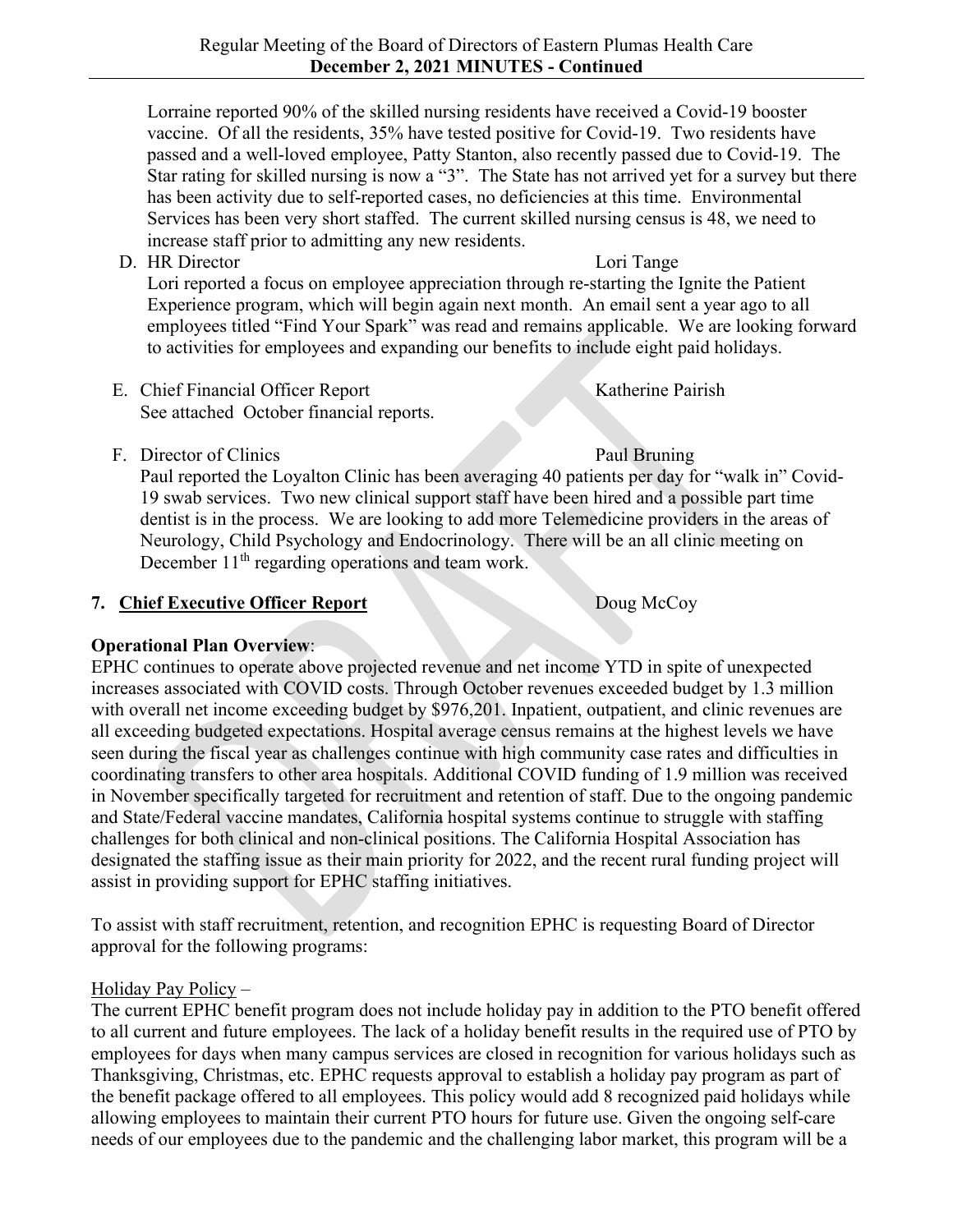significant recruitment and retention benefit. The estimated annualized cost for the program would be approximately \$475,000 and be offset for FY 2021-22 through additional federal funding and an anticipated reduction in recruitment/traveler costs.

**ACTION:** Motion was made by Director Swanson and seconded by Director Corcoran to approve the Holiday Pay Policy.

AYES: Directors McGrath, Swanson, Corcoran and Satchwell NAYS: None

## EPHC Performance Incentive Program –

Although the pandemic has impacted many urban and rural health care systems, EPHC has continued to exceed forecasted financial expectations and significantly strengthened the balance sheet. To acknowledge staff performance, EPHC is requesting Board of Director approval to establish a performance incentive award for all full and part time employees based on exceeding established performance metrics for the 2021-22 fiscal year. These metrics would include exceeding overall budgeted net income for the fiscal year by 10%, an increase in patient revenue to reflect our strategic effort for service growth, and outcomes from our 3-year customer service initiative. The proposed incentive would be paid at the end of the fiscal year, and only if the financial performance metrics were met in order to fund the program. The estimated cost of the program would be \$300,000 and provide an additional retention benefit to staff while acknowledging their performance to meet the established metrics.

**ACTION:** Motion was made by Director Corcoran and seconded by Director Swanson to approve the EPHC Performance Incentive Program.

AYES: Directors McGrath, Swanson, Corcoran and Satchwell NAYS: None

# **CUSTOMER SERVICE INITIATIVE:**

In early November a group of six EPHC leaders attended the Custom Learning Systems annual conference as part of our 'Ignite the Patient Experience' initiative. The conference was beneficial in providing implementation ideas and health system networking for our year one strategic plan implementation. The EPHC Service Excellence Advisors, Service Excellence Committee, and Oasis teams have been established and training for all of these groups will take place in January. We will also be reviewing two electronic programs in December as part of our initiative.

# **PROJECT UPDATE:**

EPHC continues to work on our 2021-22 project plan to enhance the physical plant or services provided. Within the next week the main entrance admitting area renovation project will be completed which will improve the workflow for incoming patient processing. The silent bid process was completed and awarded for the acute, ER, and Loyalton SNF flooring project along with the chiller replacement. On November 16<sup>th</sup> the interior design team from Design Bar toured all of the EPHC campuses to provide bid estimates for various upcoming large projects including the Loyalton Clinic and new Rehabilitation and Wellness Center.

# **QUALITY/REGUALATORY:**

Our SNFs received an unannounced survey on November 23<sup>rd</sup> and 24<sup>th</sup> as follow up to several reports submitted by EPHC. No deficiencies were identified. We continue to maintain compliance with the Plan of Correction submitted in June for the 96-hour length of stay requirement for in-patient hospitalized patients.